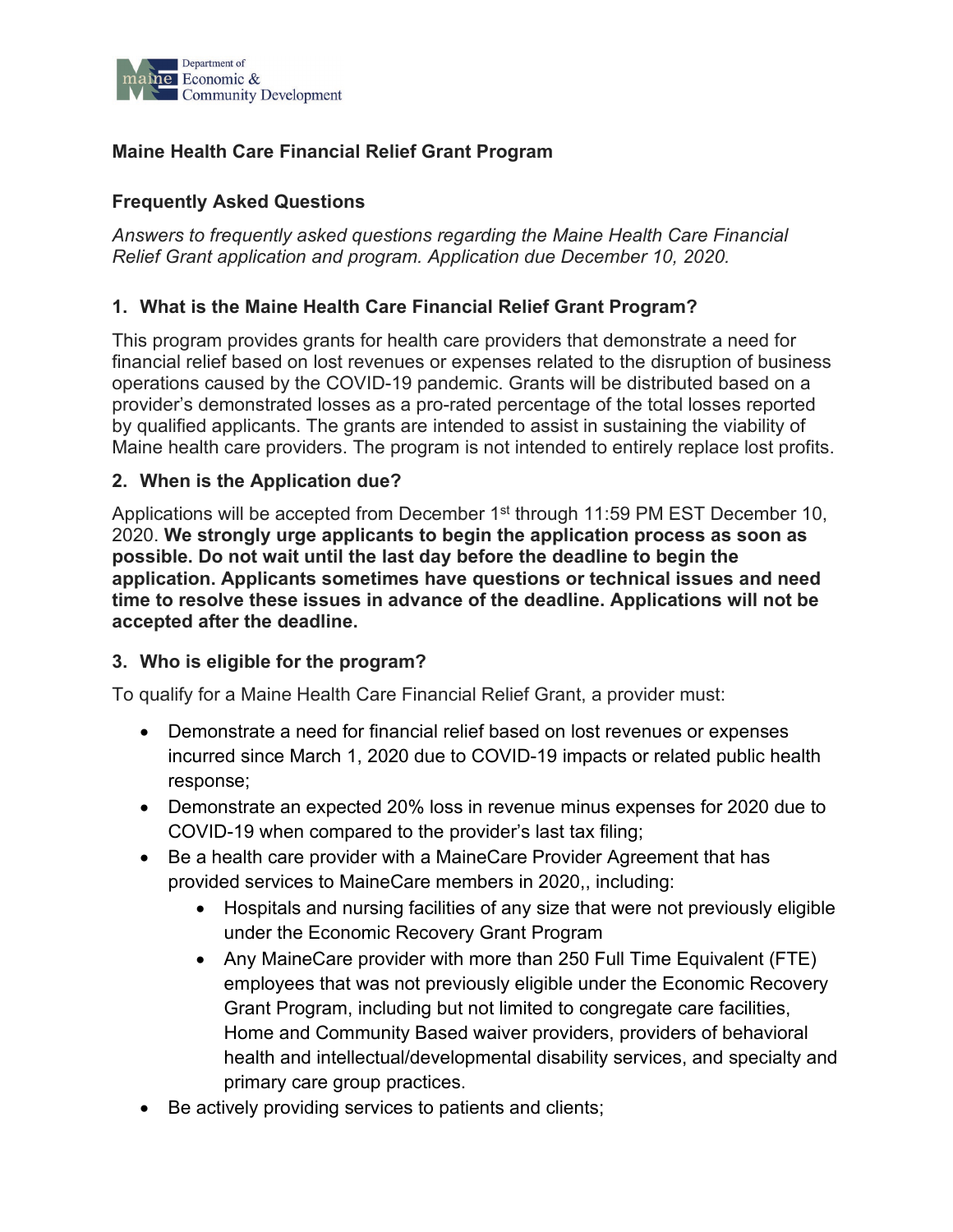

- Have significant operations in Maine (provider headquartered in Maine or have a minimum of 50% of employees and contract employees based in Maine);
- Be current and in good standing with all Maine State payroll taxes, sales taxes, provider taxes, and state income taxes (as applicable) through September 30, 2020;
- Have a Date of Incorporation or Purchase before August 1, 2019;
- Be in good standing with the Maine Department of Labor;
- Be in good standing with the Maine Department of Health and Human Services;
- Be in at least partial active operation;
- Be in consistent compliance and not be under any current action with COVID-19 Prevention Requirements; and
- For health care providers other than hospitals and nursing facilities, employ a combined total of more than 250 FTE employees and contract employees throughout 2020.
	- For the purposes of this calculation, count 1.0 FTE employee or contract employee if they are employed, on average, at least 30 hours of service per week or 130 hours of service per month. Count 0.5 FTE for each parttime employee who is employed, on average, less than this.
- If eligible for and/or awarded funds as part of Phase 1 or 2 of the Maine Economic Recovery Grant Program, your provider is ineligible for this Phase.

For non-profit organizations: Only organizations that file Form 990 or Form 990-EZ are eligible to apply.

A group of affiliated entities must only submit one grant application, with the following exceptions:

- Hospitals and nursing facilities should submit separate grant applications from any owner/ parent organization.
- Assisted Living facilities that are separately incorporated as LLCs and have more than 250 FTE employees may apply separately from their owner/ parent organization.

All other providers should coordinate with other affiliated entities prior to submitting a single application.

For purposes of the Maine Health Care Financial Relief Grant, your provider is considered affiliated with any other provider that:

- 1. Has the same Federal Taxpayer Identification Number (including Social Security Number)
- 2. Has the same corporate parent or grandparent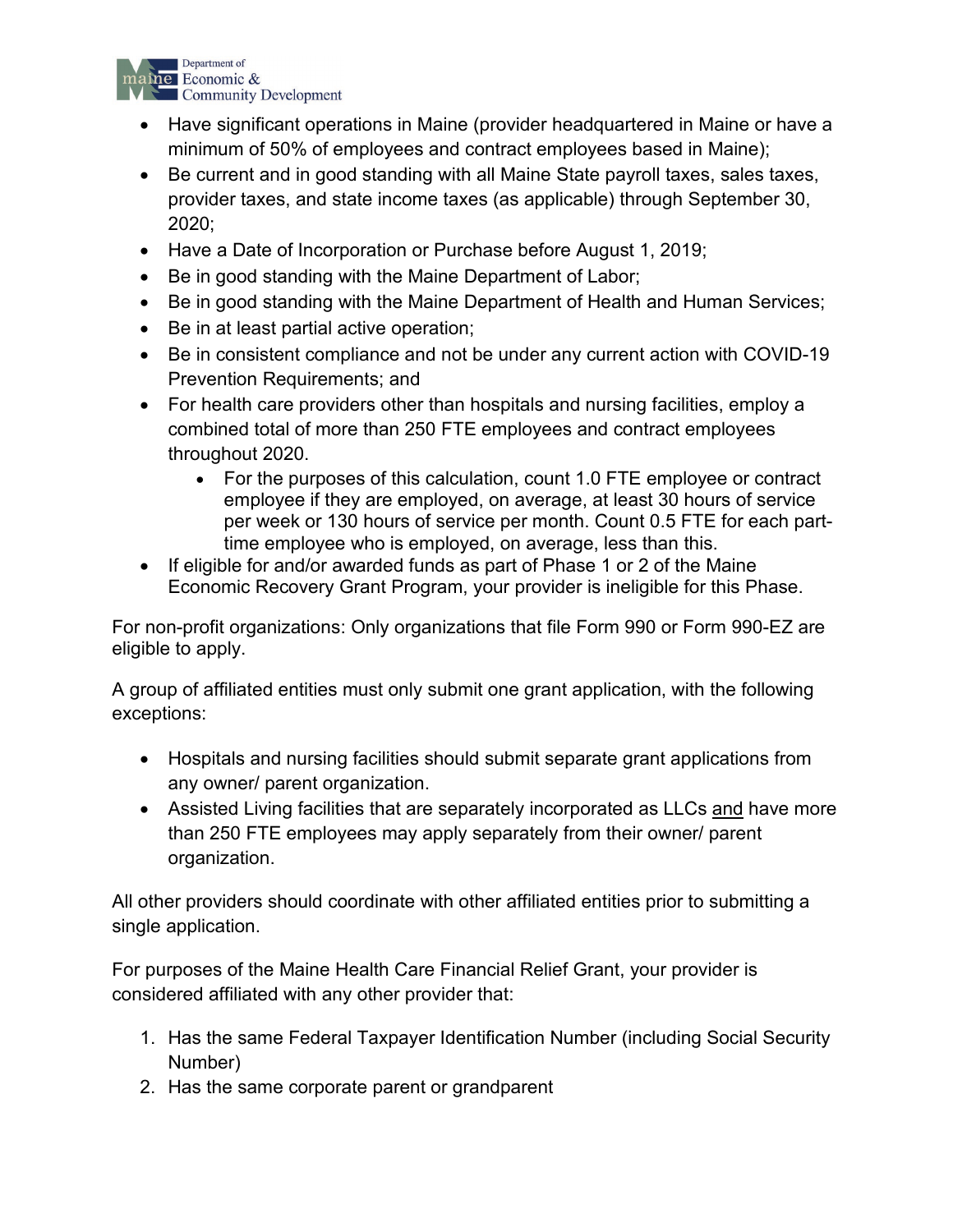

3. Is majority owned (more than 50%) by the same owner or group of owners

**Note:** If submitting an application for affiliated entities with the same corporate parent or grandparent, or same majority ownership, but different TINs, please report the TIN for each affiliate in the "Affiliated Providers" section of the application.

# **4. How will the funds be distributed to the qualified applicants?**

Maine Health Care Financial Relief Grants will be distributed based on a provider's demonstrated January – September 2020 losses due to COVID-19 as a pro-rated percentage of the total losses due to COVID-19 reported by all qualified applicants for the same time period. All grant amounts are subject to review and adjustment pending applicant volume and magnitude of reported losses.

### **5. How much will be awarded to the grant program?**

The Maine Health Care Financial Relief Grant Program is funded with \$30 million made available to Maine under the federal CARES Act Coronavirus Relief Fund to provide economic relief due to the COVID-19 pandemic. The maximum grant that may be awarded to a provider applicant is \$100,000.

#### **6. If I receive a grant, what can the funds be spent on?**

The Maine Health Care Financial Relief Grant Program is intended to assist in covering losses incurred as a direct result of the COVID-19 pandemic and related public health response. Providers will be liable for any misuse of funds. The grants are taxable income and subject to audit.

- Suggested provider expenses may include but are not limited to:
	- Payroll costs and expenses;
	- Rent or mortgage payments for provider facilities (unless otherwise waived by lessor/lender);
	- Utilities payments;
	- Purchase of personal protective equipment required by the provider;
	- Provider related equipment;
	- Investments that will support your organization's long-term sustainment;
	- Expenses incurred to replenish inventory or other necessary re-opening expenses; and
	- Necessary operating expenses
- Examples of unallowable expenses include (list is not all-inclusive):
	- Depreciation expense;
	- Entertainment;
	- Lobbying;
	- Goods and Services for Personal Use; and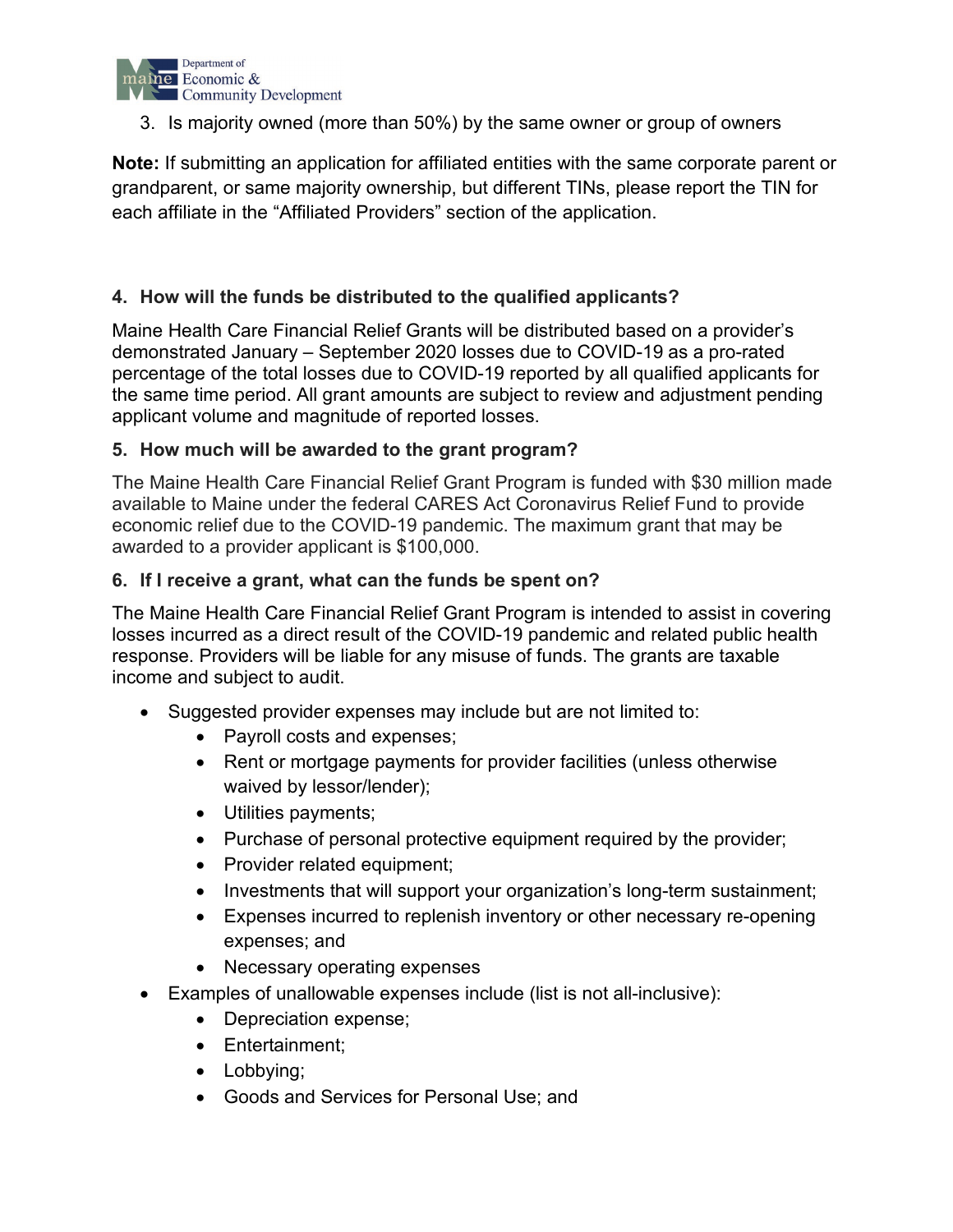

- Fines, Penalties, Damages and other Settlements
- Funds must be spent on operations that are strictly within Maine.

# **7. What is a qualified business interruption?**

The provider must have suffered business interruption due to COVID-19 required closures, which may include but are not limited to:

- Reduced services or suspended operations
- Increased costs related to COVID-19 prevention measures

### **8. Where can I find additional information on the Maine Health Care Financial Relief Grant Program?**

Information regarding the Maine Health Care Financial Relief Program and all relief funding opportunities that are available through the CARES Act grant to the State of Maine can be found at [https://www.maine.gov/decd/economic-recovery-grants.](https://www.maine.gov/decd/economic-recovery-grants)

# **9. Is the information I provide protected?**

The security of your sensitive information is important to us which is why all information is stored securely and only accessible by personnel designated by the Maine Department of Economic and Community Development. All sensitive information, including Personally Identifiable Information (PII) is encrypted at-rest and in-transit throughout the process. Information collected by this system will not be shared or used for any other purposes besides grant selection and distribution except as may be required by Maine's Freedom of Access Act, 1 M.R.S Section 401 et seq. It is likely that some of the information provided will be accessible under Maine's Freedom of Access Act (1 M.R.S. Section 401 et seq.); however, proprietary information, tax or financial information, and PII will not be disclosed. After submitting your application, a confirmation email shall be sent with a copy of the submitted application excluding all sensitive PII.

### **10.When will grants be awarded and when can I expect to receive awarded funds?**

If your provider is determined to be eligible and selected for a grant, notice of grant amount will be sent out via e-mail by mid-December 2020. Awards will be distributed by the seven regional Economic Development Districts (EDDs) by December 18, 2020 and will be sent to eligible recipients via mail. The checks must be deposited by December 28, 2020.

### **11.How will grants be distributed?**

Grants will be distributed by Maine's Economic Development Districts (EDDs) through a check sent via the U.S. Postal Service.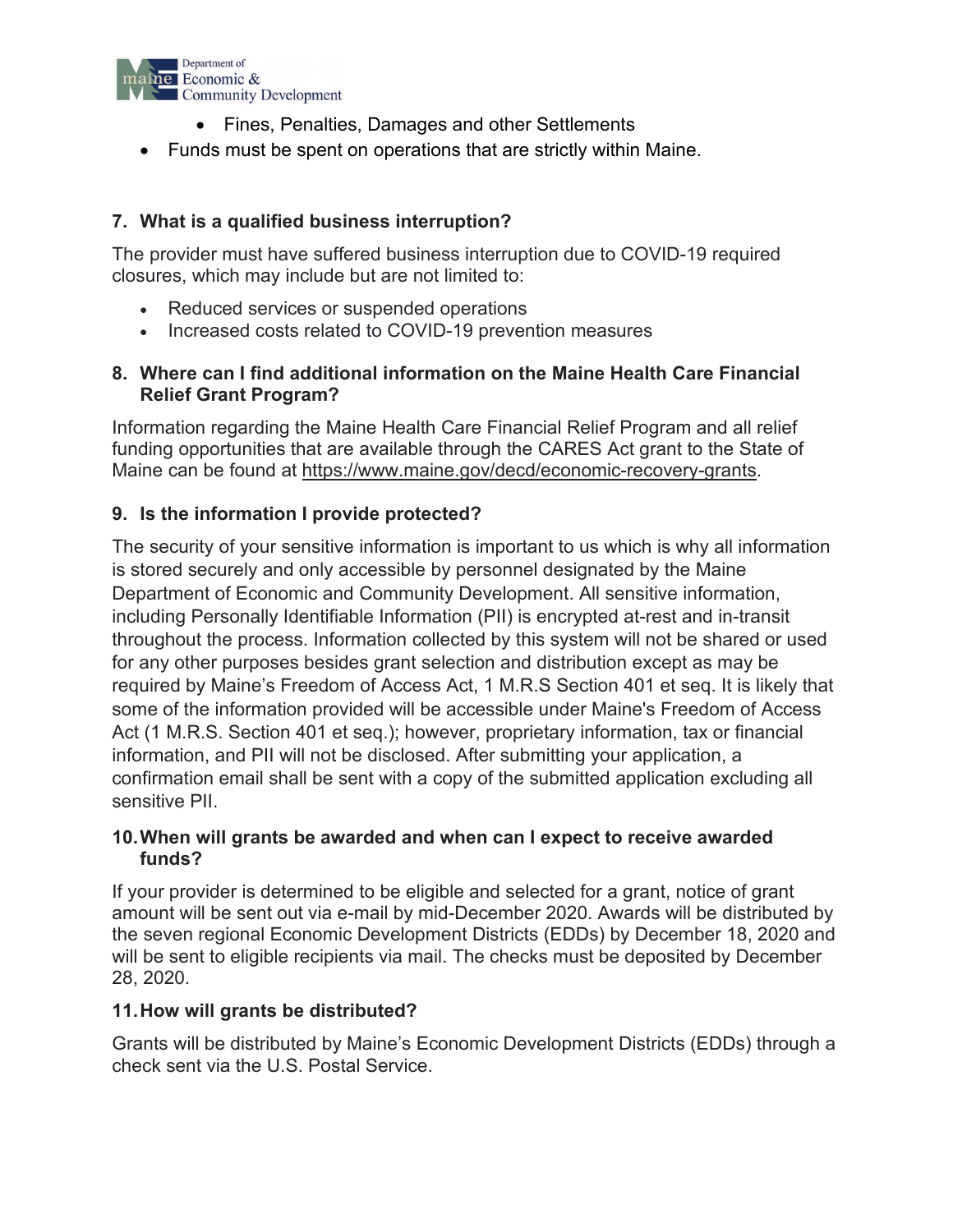

### **12.If my provider organization operates in multiple states, how do I know if my principal place of business is in Maine?**

Your principal place of business is identified on your annual report filings with the Maine Secretary of State's Office.

### **13.If my provider organization receives a grant, is the amount received taxable?**

This grant is considered reportable income; therefore, funding received from this grant must be included with reportable income at tax time. For applicable providers, a Form 1099 will accompany any awarded grant monies.

### **14.Can I save my application as I work on it, or do I have to complete it in one sitting?**

Applicants should complete the application in one sitting but a PDF version is available on the website so you can preview and prepare your questions ahead of time.

# **15.What tax lines must I prepare, prior to filling out the application?**

2017, 2018, and 2019 Gross Receipts/Revenue:

- C Corporations: Line 11 on Form 1120
- S Corporations: Line 6 on Form 1120-S
- Partnerships: Line 8 on Form 1065
- Sole Proprietorships: Line 7 on Form 1040 Schedule C or Line 9 on Form 1040 Schedule F
- Non-Profits: Line 12 on Form 990 or Line 9 on Form 990EZ

2017, 2018, and 2019 Expenses:

- C Corporations: Line 27 on Form 1120
- S Corporations: Line 20 on Form 1120-S
- Partnerships: Line 21 on Form 1065
- Sole Proprietorships: Line 28 on Form 1040 Schedule C or Line 33 on Form 1040 Schedule F
- Non-Profits: Form 990 Line 18, Form 990EZ Line 17

2017, 2018, and 2019 Depreciation:

- C Corporations: Line 20 on Form 1120
- S Corporations: Line 14 on Form 1120-S
- Partnerships: Line 16c on Form 1065
- Sole Proprietorships: Line 13 on Form 1040 Schedule C or Line 14 on Form 1040 Schedule F
- Non-Profits: Form 990 Line 22 (Part IX), Form 990EZ Line 16 (Schedule O)
- **16.I am a for profit Business and have questions about how to enter my 2020 Revenue:**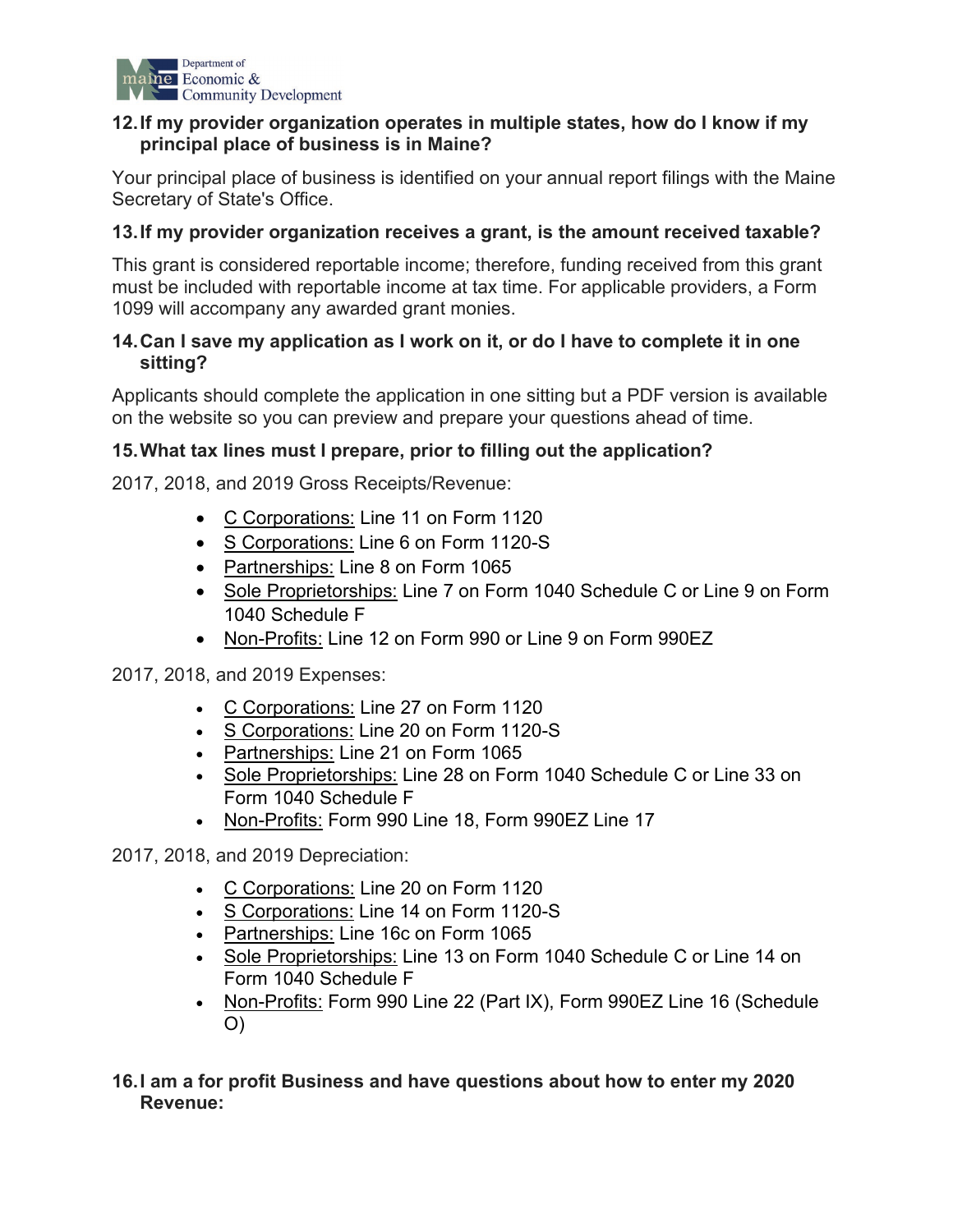

The Federal filing forms that will provide your receipts/revenue data for the years 2017 to 2019 generally require a taxpayer to add gross amounts of certain types of income (such as interest, rents, royalties and others) to gross profit from sales or service revenues. "Gross profit" is calculated as gross sales or receipts, less returns and allowances, less cost of goods sold. Your 2020 receipts/revenue should be calculated in a similar fashion to insure consistency. See the following example:

- Gross sales or receipts \$50,000
- Less: Customer returns -2,000
- Balance \$48,000
- Cost of goods sold (e.g. materials purchased for resale) -15,000
- Gross profit \$33,000
- Rents, royalties, interest, dividends, gains, other 2,000
- Total income ("receipts/revenue") \$35,000

# **17.What if I have not filed my 2019 Tax Returns, am I eligible?**

If you have not yet filed for Tax Year 2019 you may still apply. For application questions that request 2019 revenue, expenses, and depreciation, you would leave it blank.

### **18.Should I report fiscal year or calendar year financial data in the application?**

You should provide calendar year financial data in the application. If you do not use the calendar year as your fiscal reporting year, you should still report financial data for all periods on a calendar year basis. This will mean you should not use your tax returns as the source for your 2017-2019 financial data.

# **19.What if I incorporated after August 1, 2019, am I eligible?**

Unfortunately, you are not eligible if your Date of Incorporation or Purchase is on or after August 1, 2019. The grant award amounts are generated based on historical financial data. As a result, you need to have been in business before August 1, 2019 in order to qualify.

### **20.I am a health care provider with 250 or fewer FTE employees, am I eligible?**

This round of funding is only available to providers that were not eligible to apply for other rounds of the Maine Economic Recovery Grant programs. Providers that may apply include:

- Hospitals and nursing facilities of any size that were not previously eligible under the Economic Recovery Grant Program
- Any MaineCare provider with more than 250 Full Time Equivalent (FTE) employees that was not previously eligible under the Economic Recovery Grant Program, including but not limited to congregate care facilities,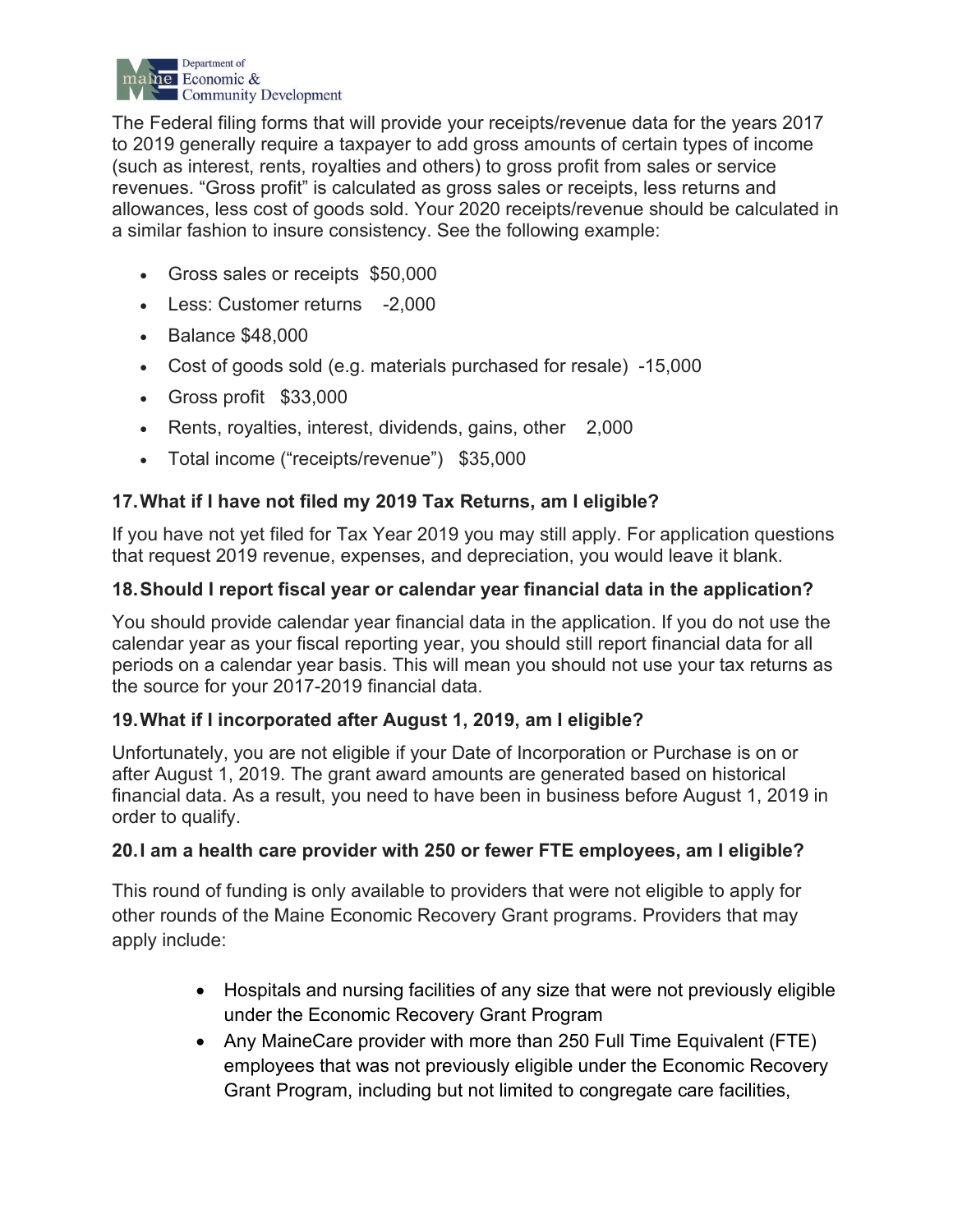

Home and Community Based waiver providers, providers of behavioral health and intellectual/developmental disability services, and specialty and primary care group practices.

### **21.I have several providers in Maine. Can I file more than one Application?**

Other than hospitals, nursing facilities, and Assisted Living facility LLCs with greater than 250 FTE employees, each provider or group of affiliated providers should only submit one application. For purposes of the Maine Health Care Financial Relief Grant, your provider is considered affiliated with any other business/organization that:

- 1. has the same Federal Taxpayer Identification Number (including Social Security Number)
- 2. has the same corporate parent or grandparent
- 3. is majority owned (more than 50%) by the same owner or group of owners
- (For example, if John and Jane each own 30% of business A and business B, those businesses are considered affiliated because John and Jane would be considered an ownership group owning more than 50% of more than 1 business.)

**Note:** If submitting an application for affiliated entities with the same corporate parent or grandparent, or same majority ownership, but different TINs, please report the TIN for each affiliate in the "Affiliated Providers" section of the application.

When you submit one application for several affiliated providers together, please combine the financial information and the total employees for the providers.

If you have submitted more than one application, you should notify the State of Maine Economic Recovery Grant Program at BizAwards.DECD@maine.gov *Only your most recent submission will be considered*.

### **22.What is a DUNS number?**

The Dun & Bradstreet (DUNS) Number is a unique nine-digit identifier for businesses.

If you don't have a DUNS number, you can get one [here](https://www.grants.gov/applicants/organization-registration/step-1-obtain-duns-number.html) or by calling this number: 1- (800)-700-2733.

- Step 1: After clicking link, under How to Register for a DUNS Number select the Visit the Dun & Bradstreet (DE&B) Website
- Step 2: Select Click Here to request for D-U-N-S Number Via the Web
- Step 3: Select United States of America from drop down menu. This is the first selection available. Click Continue.
- Step 4: Enter Business Name, Address and State. Enter Code shown to prove you are not a robot. This is NOT case sensitive, so all lower case is fine.
- Step 5: This will pull up search results, if you don't have a DUNS you will not find your business. Under Search Results select Request a New D-U-N-S Number.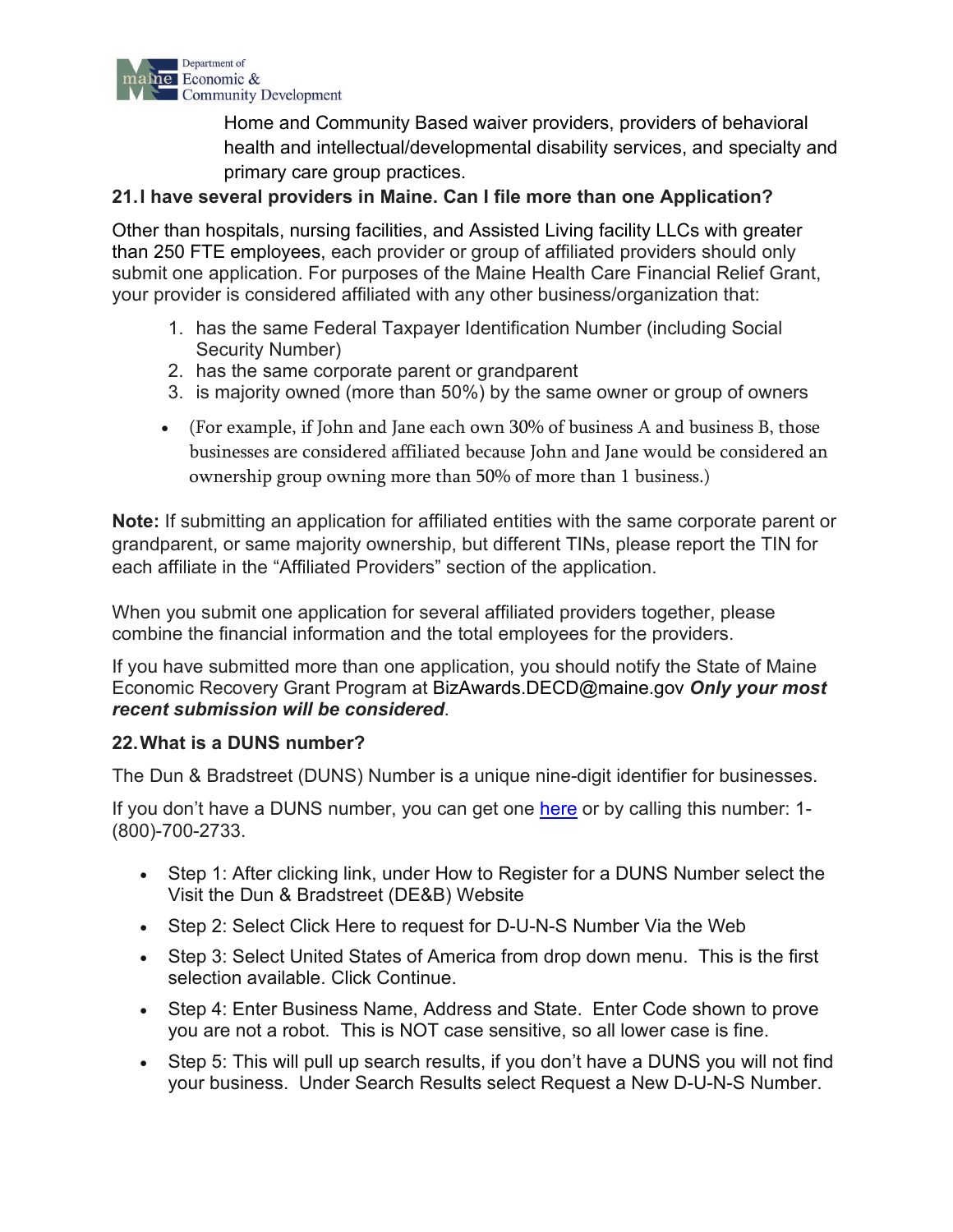

- Step 6: The following page will provide a list of acceptable documents you may provide in order to register for a DUNS Number. You will need TWO of these documents. The documents you submit must match the business name and address. If you do not have two of these documents, please call customer service to see if other acceptable documents can be provided. The two documents must be stored on your computer for upload. Once you have these documents available hit Continue.
- Step 7: Select "Federal Government Contractors or Grantees DUNS Number Support"
- Step 8: Select Create a New DUNS Number
- Step 9: Select For Entities Within the United States
- Step 10: Select Proceed
- Step 11: Enter Company Information
- Step 12: Upload acceptable documents

Once completed, this will create a case code showing you the submission has been accepted. If information is correct, you will receive an email typically within several days with your DUNS Number

### **23.What do I do if I didn't receive a confirmation email after I submitted my application?**

Please check spam/junk email folder and your settings. Confirmation email will be from [noreply@maine.gov](mailto:noreply@maine.gov) with subject line "Maine Health Care Financial Relief Grant Program Application Submission"

If after doing so, you feel as though application was not submitted, please resubmit application. If we receive multiple submissions from same application, *only most recent submission will be considered*.

### **24.**

### **For the question on the application: "Amount of any grants or forgiven loans (or expected to be forgiven) that were not expended or accounted for in your revenue and expense lines from Jan - Sept 2020" what amount should be entered?**

The amount that the application is looking for is: the amount of any grants or forgiven loans (or expected to be forgiven) that **has not yet been spent or not accounted for in your revenue and expense lines prior to September 30, 2020**. Please consult an accounting professional if you have specific questions about how you accounted for the funds.

# **25.I am seeing an error of "Grid view must contain rows," how do I fix this?**

In order to prevent receiving the error, "Grid view must contain rows," please ensure that you have clicked "Add <sup>"</sup> in the amplifying information section in which you are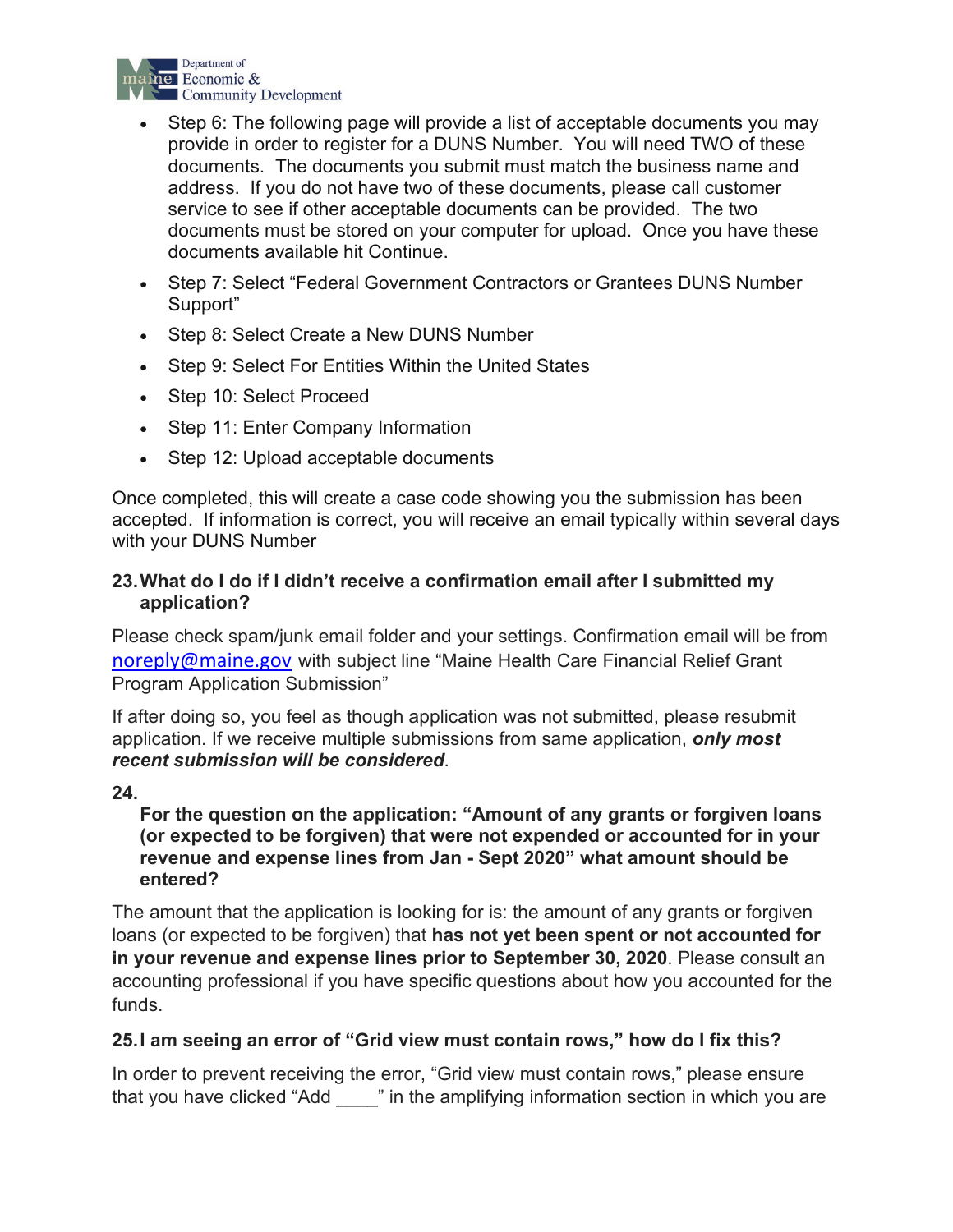

working. The sections where this may appear are, "Individual Owners," "Affiliated Providers," and the Maine Revenue Service Section. By clicking "Add \_\_\_\_\_," it ensures your information was recorded.

### **26.My EIN/SSN is not being displayed in the review section and isn't being saved in the form. Is this an issue?**

The software is designed not to replicate your EIN/SSN for security reasons. If you entered it where asked and moved on to the next page, it was successfully recorded in your application.

### **27.If I am having trouble or concerns, who can I reach out to for assistance?**

Please call: 1-800-872-3838 and press 3

- Or email: [BizAwards.DECD@maine.gov](mailto:BizAwards.DECD@maine.gov)
	- Please allow up to three business days for someone to get back to you as DECD is experiencing a high volume of calls and emails.
- For Maine State Tax questions please contact the Maine Revenue Service Taxpayer Contact Center:
	- Email: [taxpayerassist@maine.gov](mailto:taxpayerassist@maine.gov)
	- Phone: 207-624-9784
- For Federal Tax questions please contact the Internal Revenue Service:
	- **Individuals** [800-829-1040](tel:800-829-1040) 7 a.m. to 7 p.m. local time
	- **Businesses** [800-829-4933](tel:800-829-4933) 7 a.m. to 7 p.m. local time
	- **Non-profit taxes** [877-829-5500](tel:877-829-5500) 8 a.m. to 5 p.m. local time
- Or please reach out to your local economic development or non-profit support organization for assistance.

DECD's Business Answers program provides the Maine Resource Compass to connect businesses with available resources – you can find that living data base available on the Business [Answers page](https://apps.web.maine.gov/cgi/online/businessanswers/index.pl) and search for technical assistance resources.

DECD also maintains a searchable database of COVID-19 Resources found here:<https://startupspace.app/maine-resource-compass/recovery>